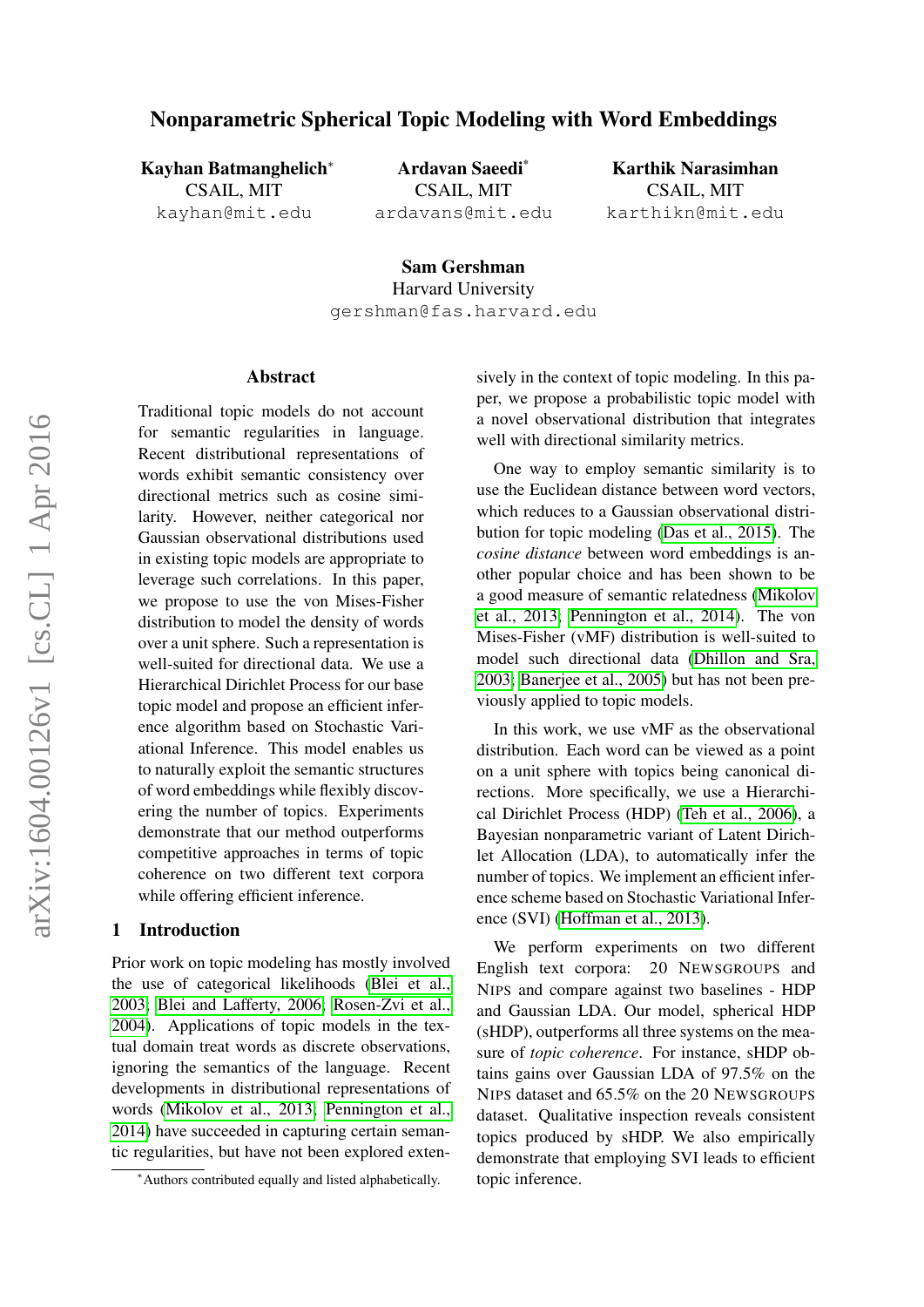### 2 Related Work

Topic modeling and word embeddings [Das et](#page-4-5) [al. \(2015\)](#page-4-5) proposed a topic model which uses a Gaussian distribution over word embeddings. By performing inference over the vector representations of the words, their model is encouraged to group words that are semantically similar, leading to more coherent topics. In contrast, we propose to utilize von Mises-Fisher (vMF) distributions which rely on the cosine similarity between the word vectors instead of euclidean distance.

vMF in topic models The vMF distribution has been used to model directional data by placing points on a unit sphere [\(Dhillon and Sra,](#page-4-6) [2003\)](#page-4-6). [Reisinger et al. \(2010\)](#page-4-10) propose an admixture model that uses vMF to model documents represented as vector of normalized word frequencies. This does not account for word level semantic similarities. Unlike their method, we use vMF over word embeddings. In addition, our model is nonparametric.

Nonparametric topic models HDP and its variants have been successfully applied to topic modeling [\(Paisley et al., 2015;](#page-4-11) [Blei, 2012;](#page-4-12) [He et al.,](#page-4-13) [2013\)](#page-4-13); however, all these models assume a categorical likelihood in which the words are encoded as one-hot representation.

## 3 Model

In this section, we describe the generative process for documents. Rather than one-hot representation of words, we employ normalized word embeddings [\(Mikolov et al., 2013\)](#page-4-3) to capture semantic meanings of associated words. Word  $n$  from document  $d$  is represented by a normalized  $M$ dimensional vector  $x_{dn}$  and the similarity between words is quantified by the cosine of angle between the corresponding word vectors.

Our model is based on the Hierarchical Dirichlet Process (HDP). The model assumes a collection of "topics" that are shared across documents in the corpus. The topics are represented by the topic centers  $\mu_k \in \mathbb{R}^M$ . Since word vectors are normalized, the  $\mu_k$  can be viewed as a direction on unit sphere. Von Mises−Fisher (vMF) is a distribution that is commonly used to model directional data. The likelihood of the topic k for word  $x_{dn}$ is:

$$
f(x_{dn}; \mu_k; \kappa_k) = \exp\left(\kappa_k \mu_k^T x_{dn}\right) C_M(\kappa_k)
$$



<span id="page-1-0"></span>Figure 1: Graphical representation of our spherical HDP (sHDP) model. The symbol next to each random variable denotes the parameter of its variational distribution. We assume D documents in the corpus, each document contains  $N_d$  words and there are countably infinite topics represented by  $(\mu_k, \kappa_k).$ 

where  $\kappa_k$  is the concentration of the topic k, the  $C_M(\kappa_k) := \kappa_k^{M/2-1}$  $\int_{k}^{M/2-1}/\bigl((2\pi)^{M/2}I_{M/2-1}(\kappa_k)\bigr)$  is the normalization constant, and  $I_{\nu}(\cdot)$  is the modified Bessel function of the first kind at order  $\nu$ . Interestingly, the log-likelihood of the vMF is proportional to  $\mu_k^T x_{dn}$  (up to a constant), which is equal to the cosine distance between two vectors. This distance metric is also used in [Mikolov et al.](#page-4-3) [\(2013\)](#page-4-3) to measure semantic proximity.

When sampling a new document, a subset of topics determine the distribution over words. We let  $z_{dn}$  denote the topic selected for the word n of document d. Hence,  $z_{dn}$  is drawn from a categorical distribution:  $z_{dn} \sim \text{Mult}(\pi_d)$ , where  $\pi_d$  is the proportion of topics for document d. We draw  $\pi_d$ from a Dirichlet Process which enables us to estimate the the number of topics from the data. The generative process for the generation of new document is as follows:

| $\beta \sim \text{GEM}(\gamma)$                 | $\pi_d \sim DP(\alpha, \beta)$            |
|-------------------------------------------------|-------------------------------------------|
| $\kappa_k \sim \log\text{-Normal}(m, \sigma^2)$ | $\mu_k \sim \text{vMF}(\mu_0, C_0)$       |
| $z_{dn} \sim \text{Mult}(\pi_d)$                | $x_{dn} \sim \text{vMF}(\mu_k, \kappa_k)$ |

where  $GEM(\gamma)$  is the stick-breaking distribution with concentration parameter  $\gamma$ , DP( $\alpha$ ,  $\beta$ ) is a Dirichlet process with concentration parameter  $\alpha$ and stick proportions  $\beta$  [\(Teh et al., 2012\)](#page-4-14). We use log-normal and vMF as hyper-prior distributions for the concentrations  $(\kappa_k)$  and centers of the topics  $(\mu_k)$  respectively. Figure [1](#page-1-0) provides a graphical illustration of the model.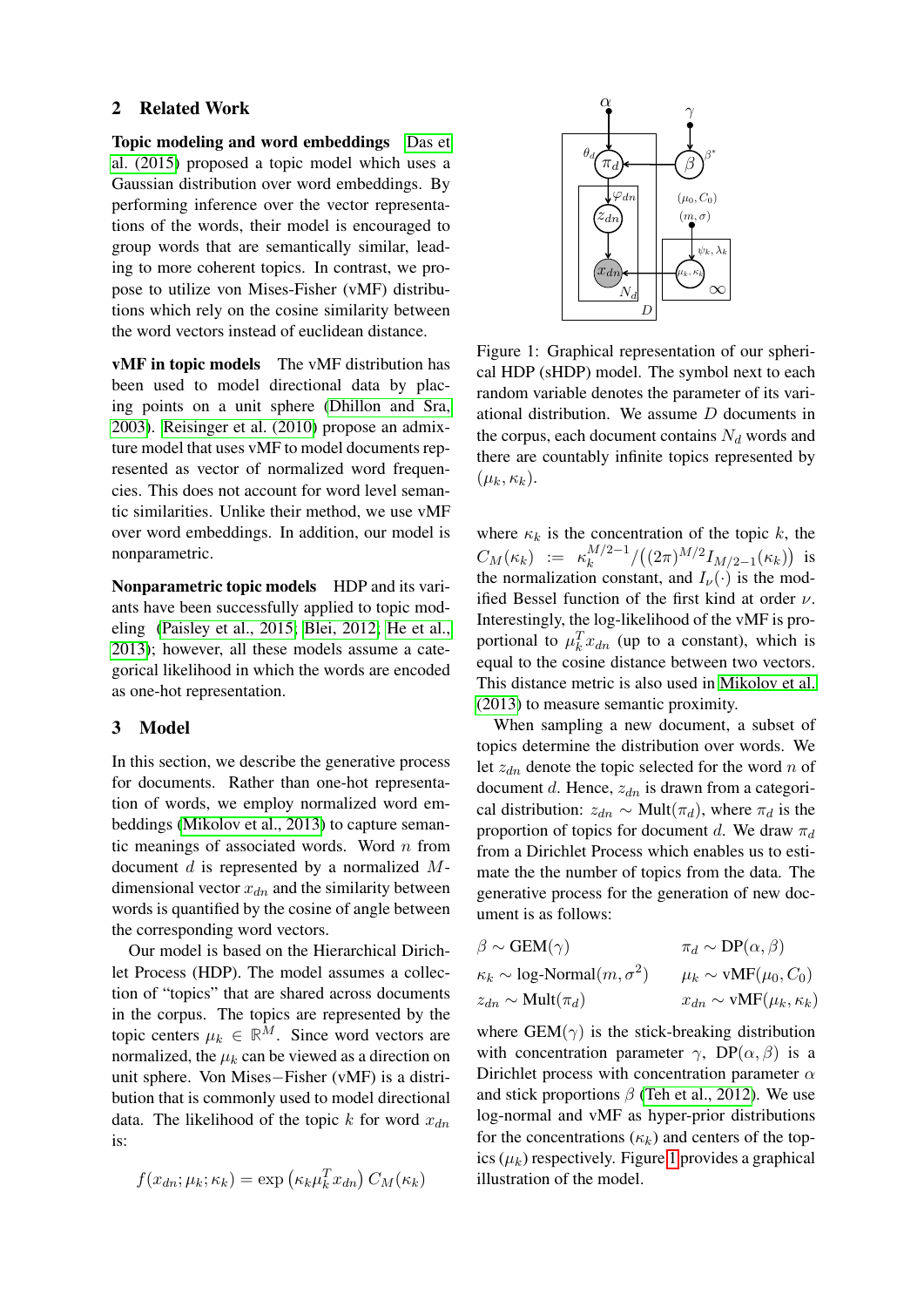Stochastic variational inference In the rest of the paper, we use bold symbols to denote the variables of the same kind (*e.g.*,  $x_d = \{x_{dn}\}_n$ ,  $z := \{z_{dn}\}_{d,n}$ ). We employ stochastic variational mean-field inference (SVI) [\(Hoffman et al., 2013\)](#page-4-9) to estimate the posterior distributions of the latent variables. SVI enables us to sequentially process batches of documents which makes it appropriate in large-scale settings.

To approximate the posterior distribution of the latent variables, the mean-field approach finds the optimal parameters of the fully factorizable q (*i.e.,*  $q(\mathbf{z}, \beta, \boldsymbol{\pi}, \boldsymbol{\mu}, \boldsymbol{\kappa}) := q(\mathbf{z})q(\beta)q(\boldsymbol{\pi})q(\boldsymbol{\mu})q(\boldsymbol{\kappa})$  by maximizing the Evidence Lower Bound (ELBO),

$$
\mathcal{L}(q) = \mathbb{E}_q \left[ \log p(\mathbf{X}, \mathbf{z}, \beta, \boldsymbol{\pi}, \boldsymbol{\mu}, \boldsymbol{\kappa}) \right] - \mathbb{E}_q \left[ \log q \right]
$$

where  $\mathbb{E}_q[\cdot]$  is expectation with respect to q,  $p(X, z, \beta, \pi, \mu, \kappa)$  is the joint likelihood of the model specified by the HDP model.

The variational distributions for  $z, \pi, \mu$  have the following parametric forms,

$$
q(\mathbf{z}) = \text{Mult}(\mathbf{z}|\boldsymbol{\varphi})
$$

$$
q(\boldsymbol{\pi}) = \text{Dir}(\boldsymbol{\pi}|\boldsymbol{\theta})
$$

$$
q(\boldsymbol{\mu}) = \text{vMF}(\boldsymbol{\mu}|\boldsymbol{\psi}, \boldsymbol{\lambda}),
$$

where Dir denotes the Dirichlet distribution and  $\varphi, \theta, \psi$  and  $\lambda$  are the parameters we need to optimize the ELBO. Similar to [\(Bryant and Sud](#page-4-15)[derth, 2012\)](#page-4-15), we view  $\beta$  as a parameter; hence,  $q(\beta) = \delta_{\beta^*}(\beta)$ . The prior distribution  $\kappa$  does not follow a conjugate distribution; hence, its posterior does not have a closed-form. Since  $\kappa$  is only one dimensional variable, we use importance sampling to approximate its posterior. For a batch size of one (*i.e.,* processing one document at time), the update equations for the parameters are:

$$
\varphi_{dwk} \propto \exp\{\mathbb{E}_q[\log \text{vMF}(x_{dw}|\psi_k, \lambda_k)] + \mathbb{E}_q[\log \pi_{dk}]\}
$$
  
+ 
$$
\theta_{dk} \leftarrow (1 - \rho)\theta_{dk} + \rho(\alpha\beta_k + D\sum_{n=1}^W \omega_{wj}\varphi_{dwk})
$$
  

$$
t \leftarrow (1 - \rho)t + \rho s(x_d, \varphi_{dk})
$$
  

$$
\psi \leftarrow t/\|t\|_2, \quad \lambda \leftarrow \|t\|_2
$$

where  $D, \omega_{wj}, W, \rho$  are the total number of documents, number of word  $w$  in document  $j$ , the total number of words in the dictionary, and the step size, respectively.  $t$  is a natural parameter for vMF and  $s(x_d, \varphi_{dk})$  is a function computing the sufficient statistics of vMF distribution of the topic  $k$ .

| <b>Model</b>      | <b>Topic Coherence</b> |             |  |  |
|-------------------|------------------------|-------------|--|--|
|                   | 20 NEWS                | <b>NIPS</b> |  |  |
| <b>HDP</b>        | 0.037                  | 0.270       |  |  |
| $G-LDA$ $(k=20)$  | $-0.017$               | 0.215       |  |  |
| $G-LDA$ $(k=40)$  | 0.052                  | 0.248       |  |  |
| $G-LDA$ $(k=60)$  | 0.082                  | 0.137       |  |  |
| $G-LDA$ $(k=100)$ | $-0.032$               | 0.267       |  |  |
| sHDP              | 0.162                  | 0.442       |  |  |

<span id="page-2-3"></span>Table 2: Average topic coherence for various baselines (HDP, Gaussian LDA (G-LDA)) and sHDP.  $k$ =number of topics. Best scores are shown in bold.

We use numerical gradient ascent to optimize for  $\beta^*$  (see [Gopal and Yang \(2014\)](#page-4-16) for exact forms of  $\mathbb{E}_q \log[\text{vMF}(x_{dw}|\psi_k, \lambda_k)]$  and  $\mathbb{E}_q[\log \pi_{dk}]$ ).

# 4 Experiments

Setup We perform experiments on two different text corpora: 11266 documents from 20 NEWS-GROUPS<sup>[1](#page-2-0)</sup> and 1566 documents from the NIPS cor-pus<sup>[2](#page-2-1)</sup>. We utilize 50-dimensional word embeddings trained on text from Wikipedia using *word2vec*[3](#page-2-2) . The vectors are post-processed to have unit  $\ell^2$ norm. We evaluate our model using the measure of topic coherence [\(Newman et al., 2010\)](#page-4-17), which has been shown to effectively correlate with human judgement [\(Lau et al., 2014\)](#page-4-18). For this, we compute the Pointwise Mutual Information (PMI) using a reference corpus of 300k documents from Wikipedia. The PMI is calculated using cooccurence statistics over pairs of words  $(u_i, u_j)$  in 20-word sliding windows:

$$
PMI(u_i, u_j) = \log \frac{p(u_i, u_j)}{p(u_i) \cdot p(u_j)}
$$

We compare our model with two baselines: HDP and the Gaussian LDA model . We ran G-LDA with various number of topics  $(k)$ .

Results Table [2](#page-2-3) details the topic coherence averaged over all topics produced by each model. We observe that our sHDP model outperforms G-LDA by 0.08 points on 20 NEWSGROUPS and by 0.17 points on the NIPS dataset. We can also see that the individual topics inferred by sHDP

<span id="page-2-1"></span><span id="page-2-0"></span><sup>1</sup>[http://qwone.com/˜jason/20Newsgroups/](http://qwone.com/~jason/20Newsgroups/) <sup>2</sup>[http://www.cs.nyu.edu/˜roweis/data.](http://www.cs.nyu.edu/~roweis/data. html) [html](http://www.cs.nyu.edu/~roweis/data. html)

<span id="page-2-2"></span><sup>3</sup> https://code.google.com/p/word2vec/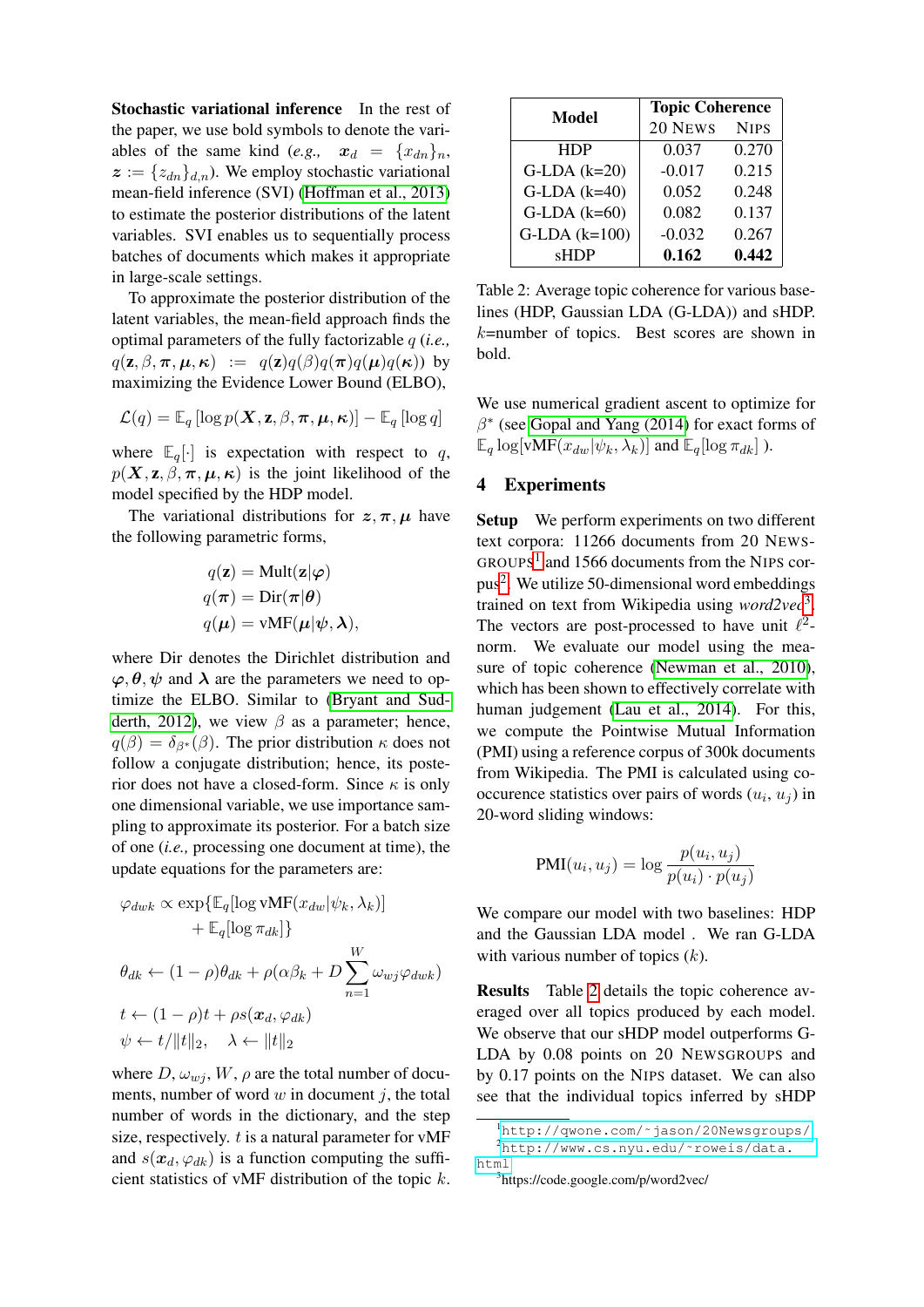| Gaussian LDA   |             |               |               |             |              |             |              |
|----------------|-------------|---------------|---------------|-------------|--------------|-------------|--------------|
| vector         | shows       | network       | hidden        | performance | net          | figure      | size         |
| image          | feature     | learning      | term          | work        | references   | shown       | average      |
| gaussian       | show        | model         | rule          | press       | introduction | neurons     | present      |
| equation       | motion      | neural        | word          | tion        | statistical  | point       | family       |
| generalization | action      | input         | means         | ing         | related      | large       | versus       |
| images         | spike       | data          | words         | eq          | comparison   | neuron      | spread       |
| gradient       | series      | function      | approximate   | performed   | source       | small       | median       |
| theory         | final       | time          | derived       | em          | statistics   | fig         | physiology   |
| dimensional    | robot       | set           | describe      | vol         | free         | cells       | children     |
| 1.16           | 0.4         | 0.35          | 0.29          | 0.25        | 0.25         | 0.21        | 0.2          |
|                |             |               | Spherical HDP |             |              |             |              |
| neural         | function    | analysis      | press         | pattern     | problem      | noise       | algorithm    |
| layer          | linear      | theory        | cambridge     | fig         | process      | gradient    | error        |
| neurons        | functions   | computational | journal       | temporal    | method       | propagation | parameters   |
| neuron         | vector      | statistical   | vol           | shape       | optimal      | signals     | computation  |
| activation     | random      | field         | eds           | smooth      | solution     | frequency   | algorithms   |
| brain          | probability | simulations   | trans         | surface     | complexity   | feedback    | compute      |
| cells          | parameter   | simulation    | springer      | horizontal  | estimation   | electrical  | binary       |
| cell           | dimensional | nonlinear     | volume        | vertical    | prediction   | filter      | mapping      |
| synaptic       | equation    | dynamics      | review        | posterior   | solve        | detection   | optimization |
| 1.87           | 1.73        | 1.51          | 1.44          | 1.41        | 1.19         | 1.12        | 1.03         |

<span id="page-3-0"></span>Table 1: Examples of top words for the most coherent topics (column-wise) inferred on the NIPS dataset by Gaussian LDA (k=40) and Spherical HDP. The last row for each model is the topic coherence (PMI) computed using Wikipedia documents as reference.



<span id="page-3-1"></span>Figure 2: Normalized log-likelihood (in percentage) over a training set of size 1566 documents from the NIPS corpus. Since the log-likelihood values are not comparable for the Gaussian LDA and the sHDP, we normalize them to demonstrate the convergence speed of the two inference schemes for these models.

make sense qualitatively and have higher coherence scores than G-LDA (Table [1\)](#page-3-0). This supports our hypothesis that using the vMF likelihood helps in producing more coherent topics. sHDP produces 16 topics for the 20 NEWSGROUPS and 92 topics on the NIPS dataset.

Figure [2](#page-3-1) shows a plot of normalized loglikelihood against the runtime of sHDP and G- LDA.<sup>[4](#page-3-2)</sup> We calculate the normalized value of loglikelihood by subtracting the minimum value from it and dividing it by the difference of maximum and minimum values. We can see that sHDP converges faster than G-LDA, requiring only around five iterations while G-LDA takes longer to converge.

# 5 Conclusion

Classical topic models do not account for semantic regularities in language. Recently, distributional representations of words have emerged that exhibit semantic consistency over directional metrics like cosine similarity. Neither categorical nor Gaussian observational distributions used in existing topic models are appropriate to leverage such correlations. In this work, we demonstrate the use of the von Mises-Fisher distribution to model words as points over a unit sphere. We use HDP as the base topic model and propose an efficient algorithm based on Stochastic Variational Inference. Our model naturally exploits the semantic structures of word embeddings while flexibly inferring the number of topics. We show that our method outperforms three competitive approaches in terms of topic coherence on two different datasets.

<span id="page-3-2"></span><sup>4</sup>Our sHDP implementation is in Python and the G-LDA code is in Java.